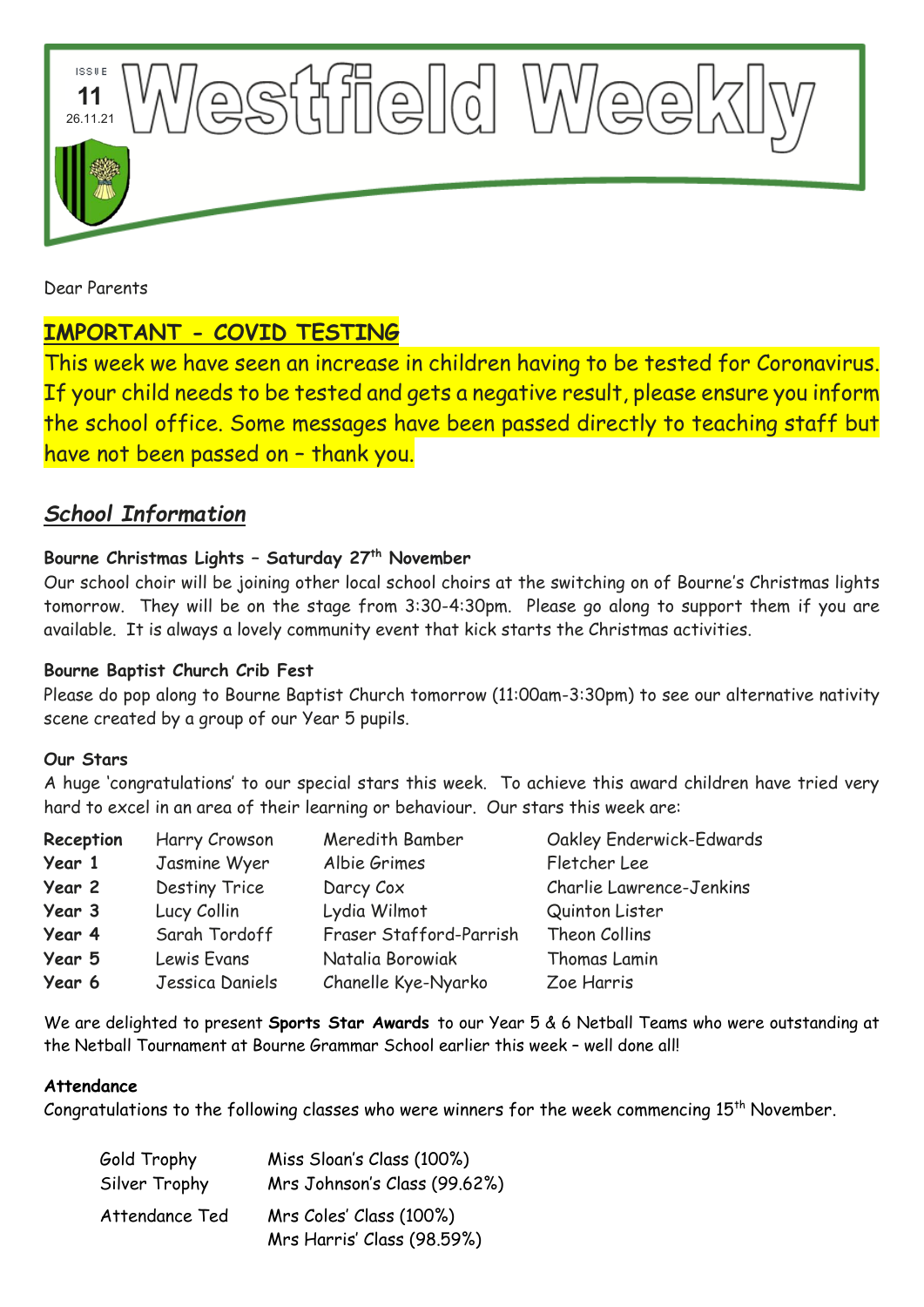## **Festive Light Trail – Friday 10th December**

A reminder that the Friends of Westfield will be holding a Festive Light Trail on Friday 10<sup>th</sup> December from 5:00-6:00pm. Starting at Bourne Westfield, you can follow the outdoor trail around the neighbourhood to win an amazing hamper and prizes for the best outfit. The cost is £3 per entry which includes a map, glowsticks and competition entry – flashing toys and additional glowsticks will be available at an additional cost. Please come along for this festive extravaganza – fun for all the family. Hot dogs and refreshments will also be available.

#### **Clubs**

Next week (w/c 29 th November) is the **final week** for all **school-run clubs with the exception of Young Voices**. If your child has been offered a club in the Spring Term, these will begin in the week commencing Monday 10<sup>th</sup> January 2022.

Please note the following paid clubs end as follows: Premier Street Dance – 6<sup>th</sup> December, Premier Football Y2 - 9<sup>th</sup> December, Premier Football Y6 - 10<sup>th</sup> December, SNAG Golf - Y4 - 8<sup>th</sup> December in school, with their final session at Burghley Park Golf Club on Saturday 11th December at 1pm.

## **Oracy Challenge:**

Recently, we've heard lots of voices speaking up about climate change and now it's your turn to stand up and be heard! What are you most passionate about that is happening in the world today? How can you use your voice to make a difference? Pick one of the topics below or choose your own and think about why it is important.

- Plastic waste in our oceans
- Littering on our streets
- Pollution in our air

#### **School Lunches**

A reminder that our Christmas Lunch is on Wednesday 15<sup>th</sup> December. The children will be able to have roast turkey, pigs in blankets, stuffing, crispy roast potatoes, carrots, peas and turkey gravy or the vegetarian option will be Quorn roast with Quorn chipolatas. Due to the high take up of this lunch, these will be the only options available on this day. The deadline for ordering the Christmas Lunch will be Tuesday 7<sup>th</sup> December. It is always very popular so please make sure you order in time.

All of the weekly menus for next term are now available on the meals website, so you can order well in advance. A copy of the menu and upcoming Theme Days has been sent out by Parentmail and added to the school website. Tuesday 14<sup>th</sup> December is the deadline for ordering meals for the first week back in January. The kitchen will not be able to accommodate for any unordered meals. Our first Theme Day Lunch next term will be a Winter Warmer Lunch on Thursday 20<sup>th</sup> January. The children will be able to have beef burger in a bun (cheese slice optional), mini potato waffles and spaghetti hoops followed by mini ring doughnuts for dessert. Margherita French bread pizza, mini potato waffles and spaghetti hoops will be the vegetarian option. All of the other regular options will be available on the day. The deadline for ordering this lunch will be Tuesday 11<sup>th</sup> January.

#### **Safeguarding Policy**

Our safeguarding team would like to draw your attention to our updated Child Protection and Safeguarding Policy on the school website which reflects changes in local and national policy and guidelines. If you require any support in accessing this policy, then please don't hesitate to enquire through the school office or speak with either Mrs Humphreys or Mrs Pinchin in the safeguarding team.